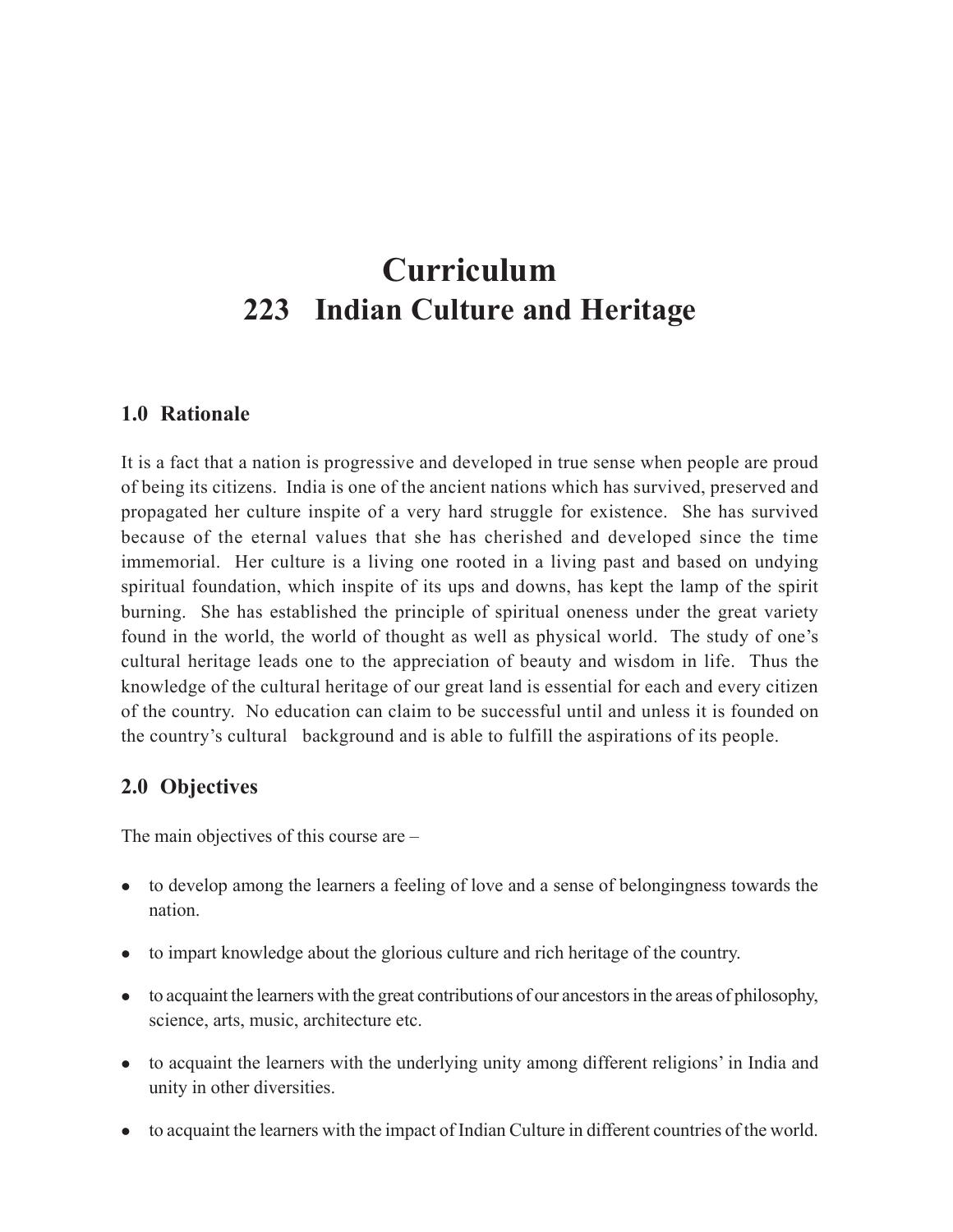|    | <b>Total</b>                                   | <b>100</b> |
|----|------------------------------------------------|------------|
| 9. | Spread of Indian Culture Abroad                | 12         |
| 8. | Social Structure                               | 12         |
| 7. | Education                                      | 10         |
| 6. | Science and Technology                         | 12         |
| 5. | Fine Arts                                      | 10         |
| 4. | Indian Philosophical Thought                   | 10         |
| 3. | Languages and Literature                       | 10         |
| 2. | Indian Culture through the Ages                | 14         |
| 1. | <b>Culture: Definition and Characteristics</b> | 10         |

#### Description of Course

#### **Module 1 : Culture : Definition and Characteristics**

**Marks : 10 Study Hours : 20**

#### **Approach**

This module is designed to develop an understanding of the concept and meaning of culture. The salient features of Indian culture which make it distinct will also be discussed.

#### **Unit 1 : Culture : Meaning and Components**

- $\bullet$  Definition of Culture
- Concept of Culture (Sanskriti) in India;
- Characteristics of Culture Culture is Universal, Dynamic Nature of Culture, Culture is Acquired and Learned, Culture includes both material and non-material components
- Emergence of Culture Evolution of Culture, Savagery, Barbarism, Pastoral, Agricultural, Industrialization
- Meaning of Civilization Variation in Civilization, Culture and Civilization, Culture and Heritage

#### **Unit 2 : Salient Features of Indian Culture**

• Indian Concept of Culture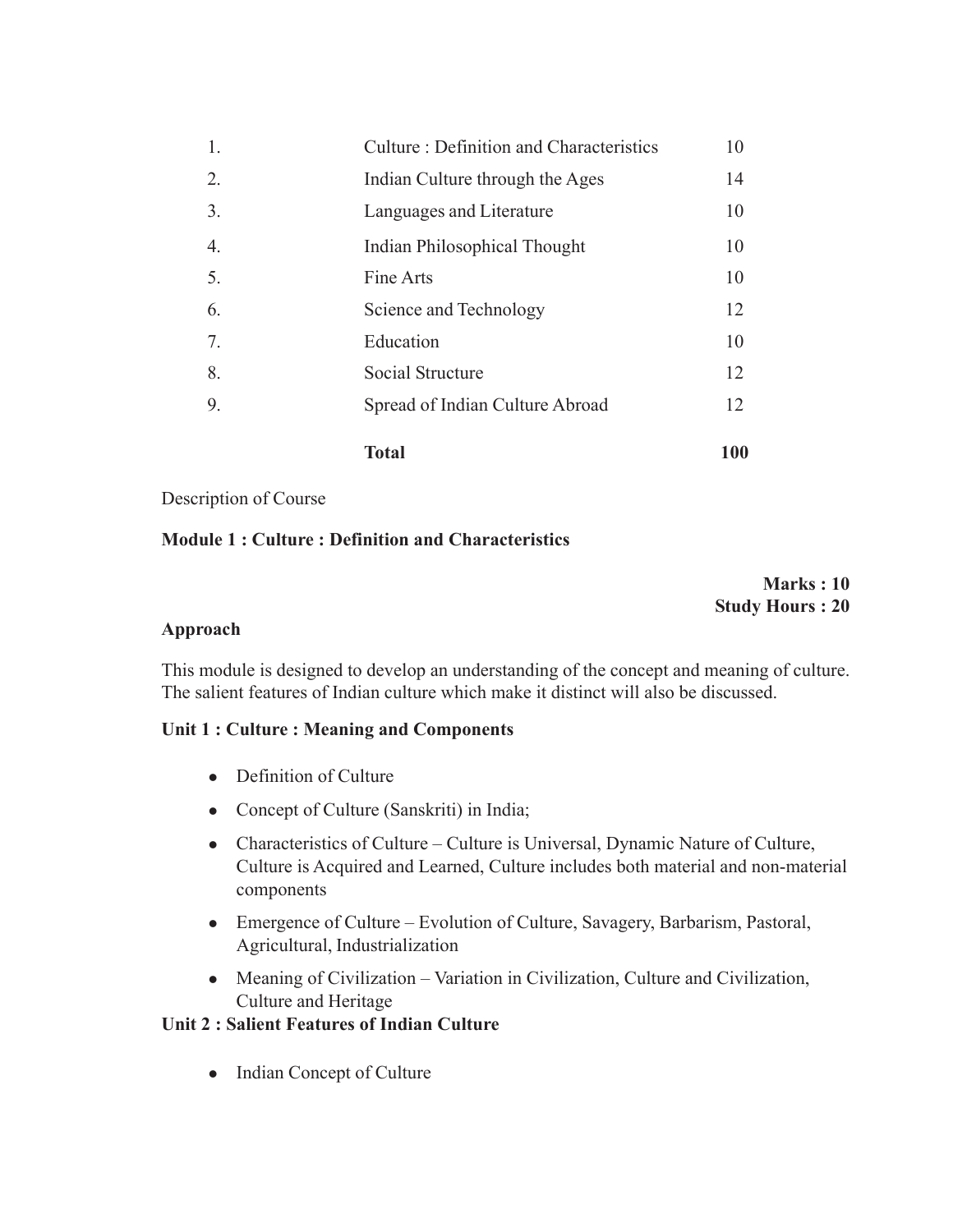- Salient Features of Indian Culture Spirituality, Universality, Unity in Diversity, Scientific Outlook, Theory of Karma, Love for Nature, Reverence for Women, Value Based Society
- Towards Synthesis of Cultures

## **Module 2 : Indian Culture through the Ages**

**Marks : 14 Study Hours : 35**

#### **Approach**

This module aims at developing an understanding of the historical development of Indian Culture. The evolution of Indian Culture through the Ages will be highlighted . This module will also help the learners to know about religious impact and the reformative movements.

## **Unit 3 : Indian Culture through the Ages : Ancient India – I**

- $\bullet$  Lifeline of Indian Culture
- Time Scale
- Evolution of Human Body
- Dynamism of Indian Culture
- Historical Perspective : Roots of Indian Culture in Sindhu-Saraswati Civilization and Vedic Culture

# **Unit 4 : Indian Culture Through the Ages : Ancient India – II**

- Popular Religious Reforms
- Vedic Revival in South India
- $\bullet$  The Age of Empires
- The Rajputs
- Pallavas and Cholas

# **Unit 5 : Indian Culture Through the Ages : Medieval India – I**

- $\bullet$  Arrival of Muslims
- Rise of Sufism Four Silsilahs,
- Political Aspect
- Cultural Development in India
- Influence on Religion and Society

# **Unit 6 : Indian Culture Through the Ages : Medieval India – II**

- Development of Folk Arts Painting, Music
- Indo-Mughal Culture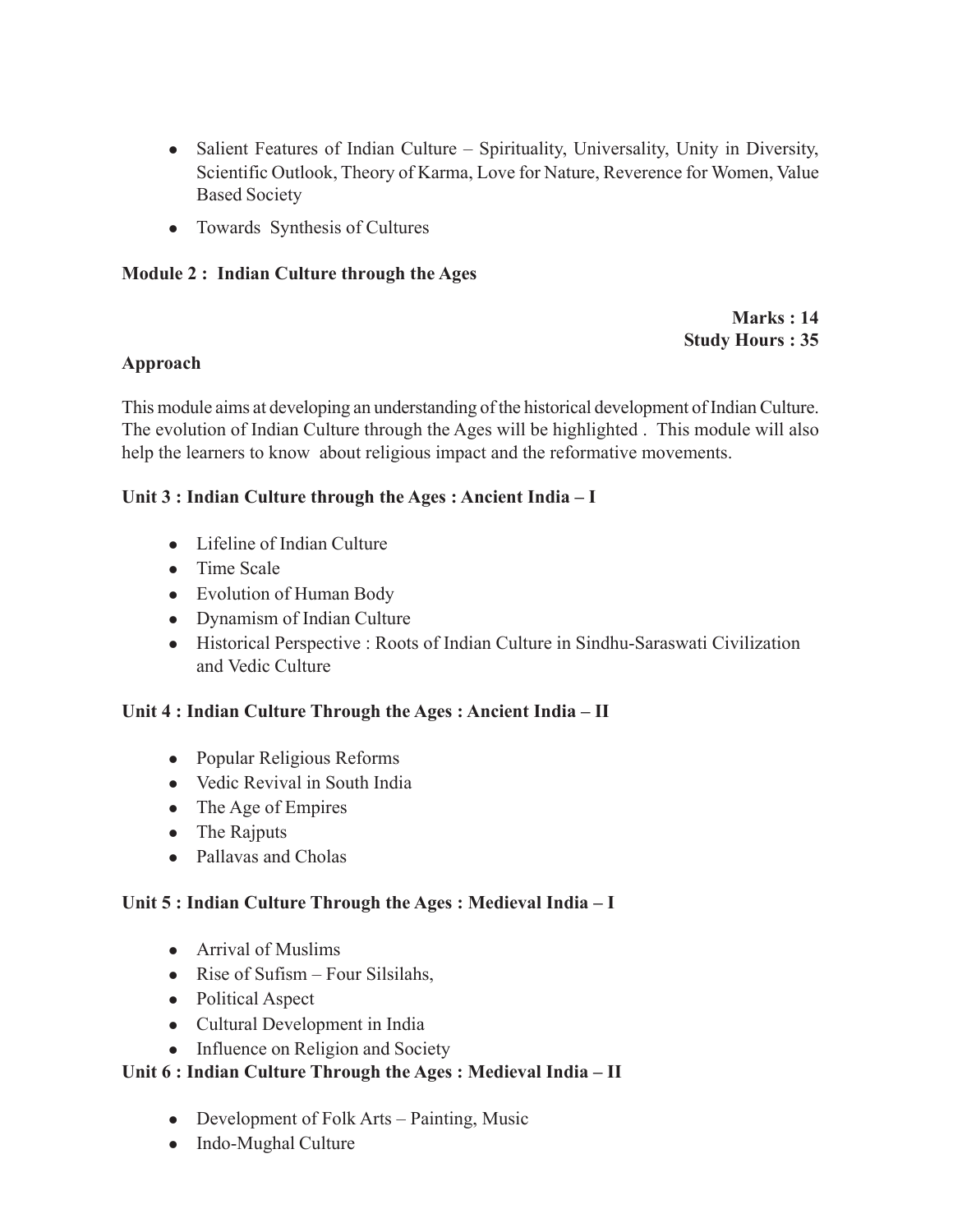- Rise of Modern Indian Languages
- $\bullet$  New Faiths Sikh, Parsi
- Southern India

## **Unit 7 : Indian Culture Through the Ages : Modern India**

- Rise of the West and its Impact on India
- $\bullet$  India by the end of the 18<sup>th</sup> Century
- Social Conditions
- Social and Religious Reformers Raja Ram Mohan Roy, Swami Dayanand, Jyotiba Govindraro Phule, Narayan Guru, Pandita Rama Bai
- $\bullet$  Press and the growth of Modern Indian Languages and Literature Since Independence, India Today
- Conclusion

#### **Module 3 : Languages and Literature**

#### **Marks : 10 Study Hours : 25**

#### **Approach**

This module is intended to acquaint the learners with Indian languages and literature. Our Vedas are the oldest literature, which deal with all the dimensions of human life. The Upanishads present the philosophical knowledge contained in Vedas. Most of the ancient literature of India is in Sanskrit. A large number of languages is used in India now a days. All this will be discussed in this module.

#### **Unit 8 : Indian Languages and Literature – I**

- $\bullet$  Indian Languages
- The Vedas Rig Veda, Yajur Veda, Sam Veda, Atharva Veda
- $\bullet$  The Upnishads
- Epics : Ramayan and MahaIndia The Bhagvat Gita,
- Puranas
- Buddhist and Jain Literature in Pali, Prakrit and Sanskrit
- $\bullet$  Sanskrit Literature

#### **Unit 9 : Indian Languages and Literature – II**

• Northern Indian Languages and Literature – Urdu and Persian, Hindi Literature, Bengali, Assamese and Oriya Literature, Punjabi and Rajasthani, Gujarati Language, Sindhi, Marathi, Kashmiri Literature

#### **Module 4 : Indian Philosophical Thought**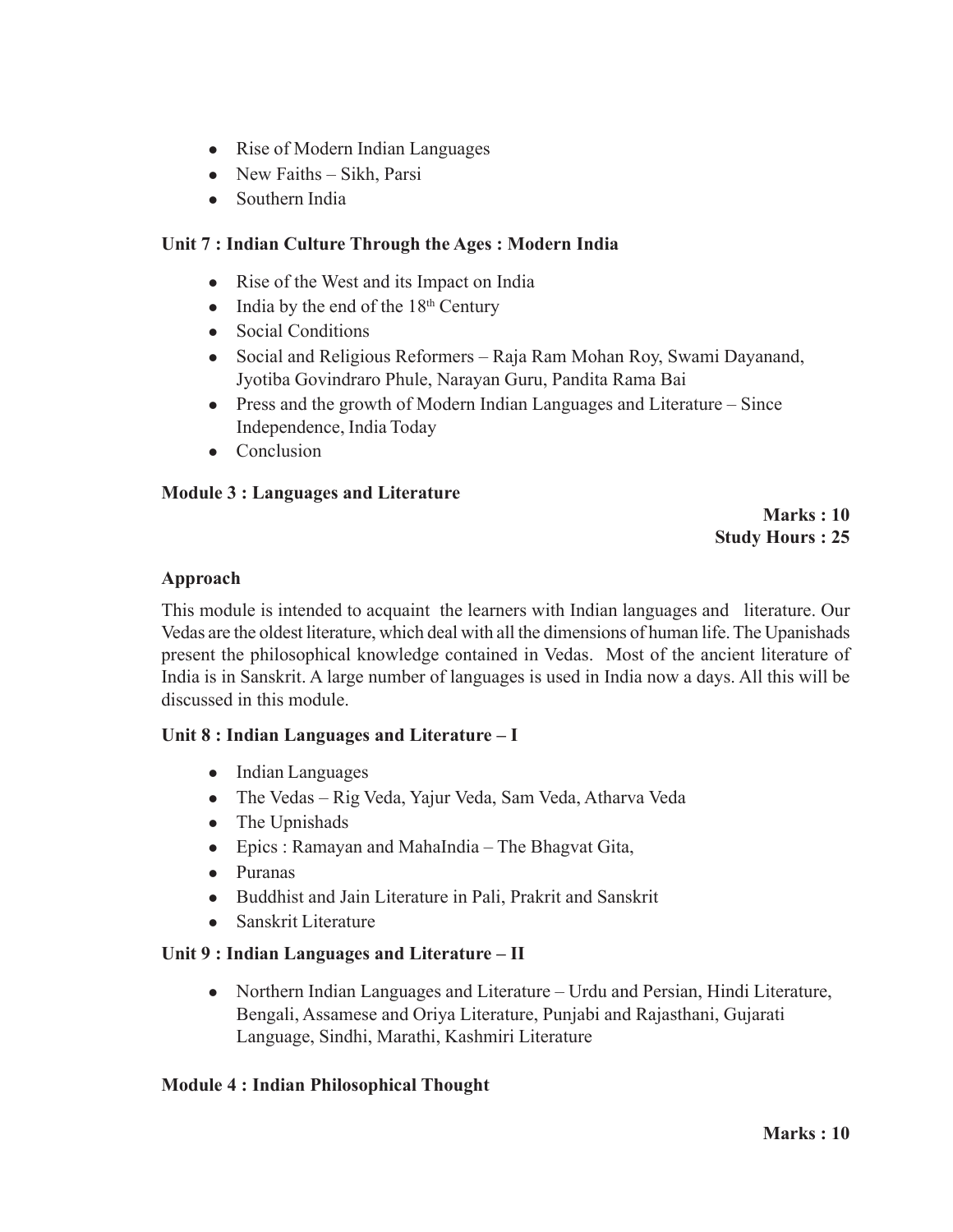## **Approach**

This module is designed with the aim to explain the Indian philosophic thoughts. This module will also help the learners to understand the continuity and change in Indian Thought and Practice.

## **Unity 10 : Concept and Meaning of Philosophy**

- Metaphysics (Theory of Reality) Cosmology, Nature of Human Being, Problem of Freedom, Concept of God
- Epistemology Agnosticism, Skepticism, Affirmation of Knowledge, Experimentalism
- $\bullet$  Logic
- $\bullet$  Ethics
- Aesthetics

## **Unity 11 : Different Schools of Philosophy – I**

- Systems of Indian Darshan Samkhya System, Main Characteristics, Prakrit, Nature of Purusha
- Philosophy of Yoga Main Characteristics, The Eight-fold Yoga
- Nyaya Philosophy Main Characteristics
- Vaisheshika Philosophy Main Characteristics
- Mimansa Philosophy Main Characteristics, Validity of Knowledge, Mimansa Metaphysics, Mimamsa Philosophy of Religion
- Vedanta Philosophy Main Characteristics, Advaita Metaphysics, The Doctrine of Maya

#### **Unity 12 : Different School of Philosophy – II**

- Charvaka School Main Characteristics Cosmology, Carvaka Ethics
- $\bullet$  Jain Philosophy Main characteristics
- Philosophy of Buddha Main Characteristics

#### **Unity 13 : Unity and Continuity in Indian Thought**

• Unity in Diversity – Main Common Characteristics

#### **Module 5 : Fine Arts**

#### **Approach**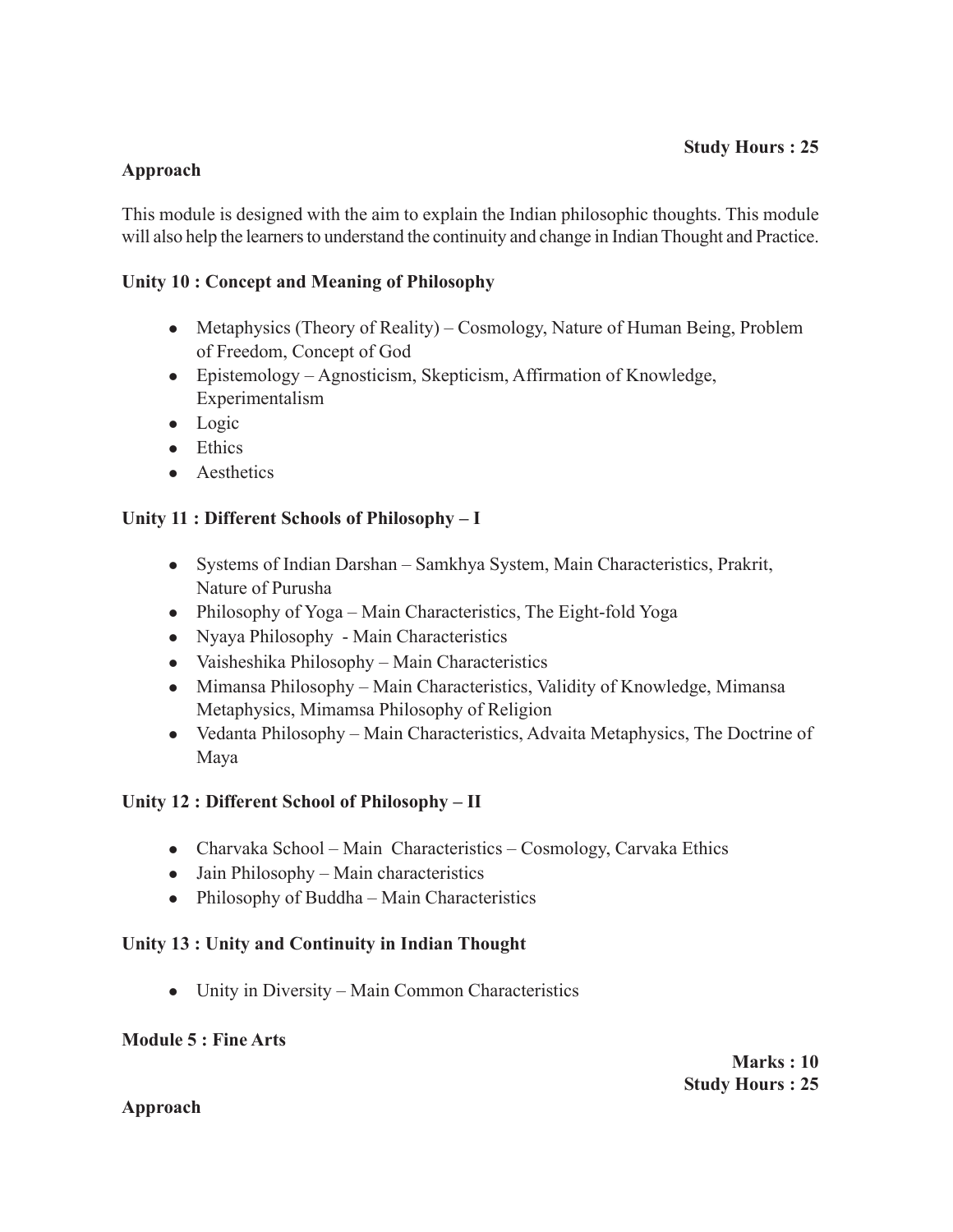In Ancient Indian society Art went hand in hand with religion. Our temples have been repositories of all arts. Thus Indian Art is spiritual in its outlook, idealistic in expression and sublime in interpretation. This module intends to make the learners aware of spiritual objectives behind ancient Indian Art. An attempt will also be made to acquaint the learners with folk art and crafts (Rural and Tribal) along with the impact of Mughal and Roman art.

# **Unit 14 : Indian Art – Visual Arts – Painting and Sculpture**

- Concept of Art
- Painting
- Sculpture
- Evolution of Art Mauryan Era, Ajanta, Mughal Era, British Company School, Modern Indian Art, Folk Art, Mithila Painting, Kalamkari Painting, Warli Painting, Kalighat Painting, Pahadi Painting
- Role of Art in Indian Culture

# **Unit 15 : Indian Art – Performing Arts – Music, Dance and Drama**

- $\bullet$  Concept of Performing Arts
- A Brief History of Music (Sangeet), Dance (Nritya), Drama (Natak)
- Present Scenario of the three Art forms
- Some Important Dramas and their Writers Well Known Dancers, Important Musicians who have contributed in the field of music
- Art forms and the Development of Human Personality

# **Unit 16 : Indian Architecture**

- $\bullet$  Architecture Origins
- Indian Perspective
- Evolution of Indian Architecture Pre-Historic Indus Valley Period, Development in the Rig Vedic Period, Early Historic Period, Architecture in Mughal Era
- Colonial Architecture and The Modern Period
- $\bullet$  Greatness of Indian Architecture
- Limitations of Indian Architecture

# **Module 6 : Science & Technology**

**Marks : 12 Study Hours : 30**

#### **Approach**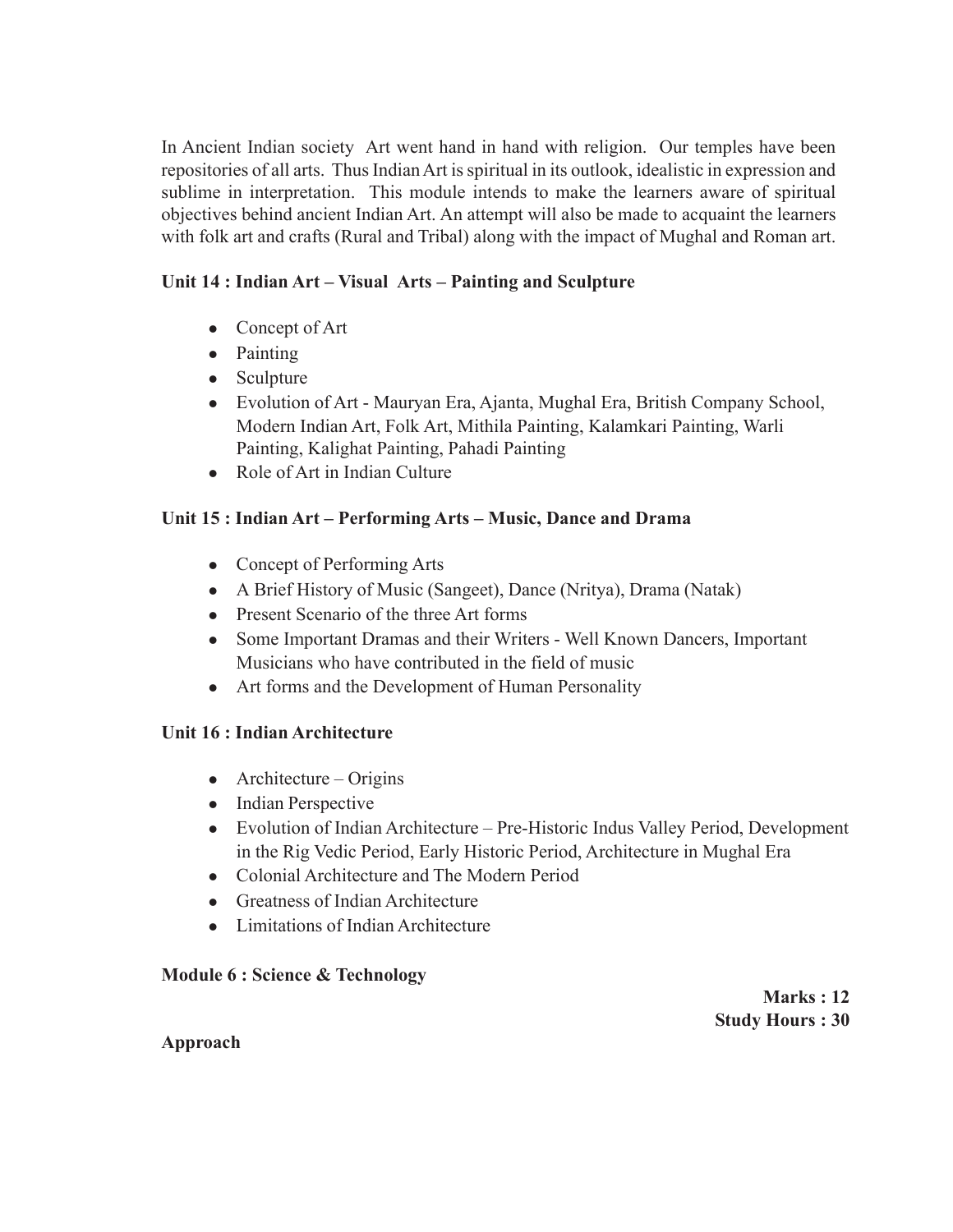This module brings the contribution of ancient Indian scientists into limelight. This will highlight the contribution of Indians to the filed of Science and Technology which is no less significant than their contribution of spiritual wisdom. Through this module our learners will know our ancestors who made immense contribution in the field of science and technology. The reference of great scientists will be made at proper places.

## **Unit 17 : Science and Technology**

- Vedas as the supreme source of knowledge
- Achievements in Metallurgy Iron Pillar at Mehraulli, Copper Statue of Buddha
- Aeronautical and Marine Times
- Mathematics
- Astronomy
- $\bullet$  Astrology
- Physics
- Chemistry
- Natural Sciences and Ayur-Ved
- Concept of ecological Balance rooted in Traditions

#### **Unit 18 : Science and Scientists of Ancient India – I**

- Mathematics India's Numeral System Baudhayan, Aryabhatta, Brahmgupta, Bhaskaracharaya
- Physics Kanad, Varahmihir
- $\bullet$  Chemistry Nagarjuna
- Astronomy

#### **Unit 19 : Sciences and Scientists of Ancient India – II**

- Biology
- $\bullet$  Surgery
- $\bullet$  Sushrut
- Astrology Phalit Jyotish
- Ayurved Noteworthy Features of Ayurved, Charak
- $\bullet$  Yog Patanjali

#### **Unit 20 : Science and Scientists of Medieval India**

 $\bullet$  Sciences in Medieval Period – Mathematics, Biology, Chemistry, Astronomy, Medicine, Agriculture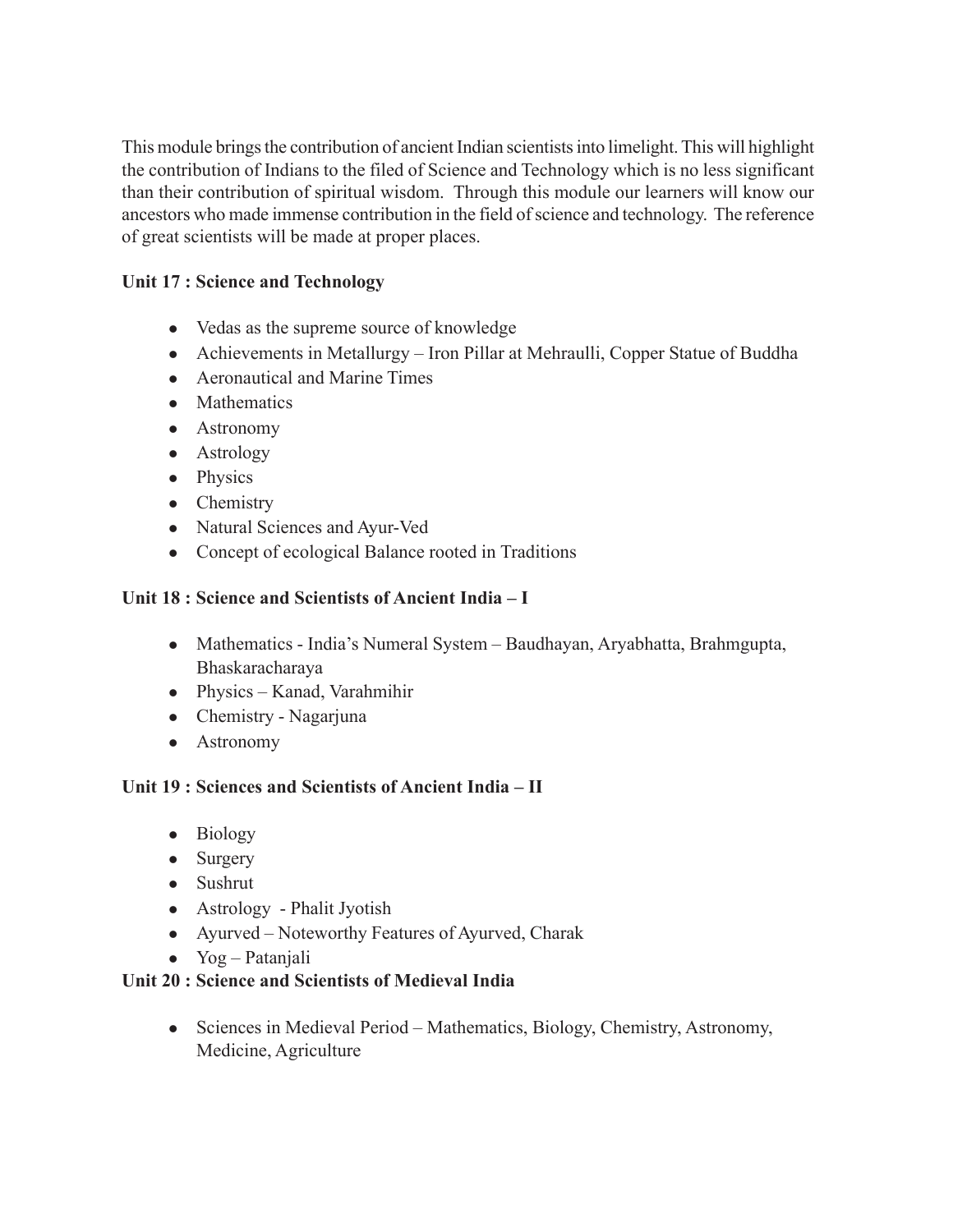## **Unit 21 : Scientists of Modern India**

- Srinivas Ramanujan
- Chandershekhar V. Raman
- Jagdish Chander Bose
- Homi Jehangir Bhabha
- Dr. Vikram Sarabhai
- Dr. A.P.J. Abdul Kalam

#### **Module 7 : Education**

**Marks : 12 Study Hours : 30**

## **Approach**

The ancient system of education in India not only imparted education to earn livelihood but also to develop all round personality of the students. Ancient universities such as Takshila and Nalanda had attained phenomenal growth and fame in the world. This module is designed to introduce the learners with ancient educational system and present problems and developments in the field of education.

## **Unit 22 : Education System in Ancient India**

- General Concept of Education
- Aims and Objectives of Education
- Concept of four Rinas
- Other methods to Preserve Cultural Tradition
- Gurukul System
- Teacher Student Relationship (Guru-Shisya Parampara)
- $\bullet$  Subjects of Study
- Concepts of Biksha and Guru Dakshina
- $\bullet$  Education of Girls

#### **Unit 23 : Famous Centres of Learning in Ancient India**

- $\bullet$
- Takshila Nalanda, Valabhi, Vikramasila, Kashi, Nadia, Mithila
- Method of Teaching in the Vedic Schools

## **Unit 24 : Contemporary Education System (Brief Historical Perspective and its Problems)**

• Important Features of the Ancient Education System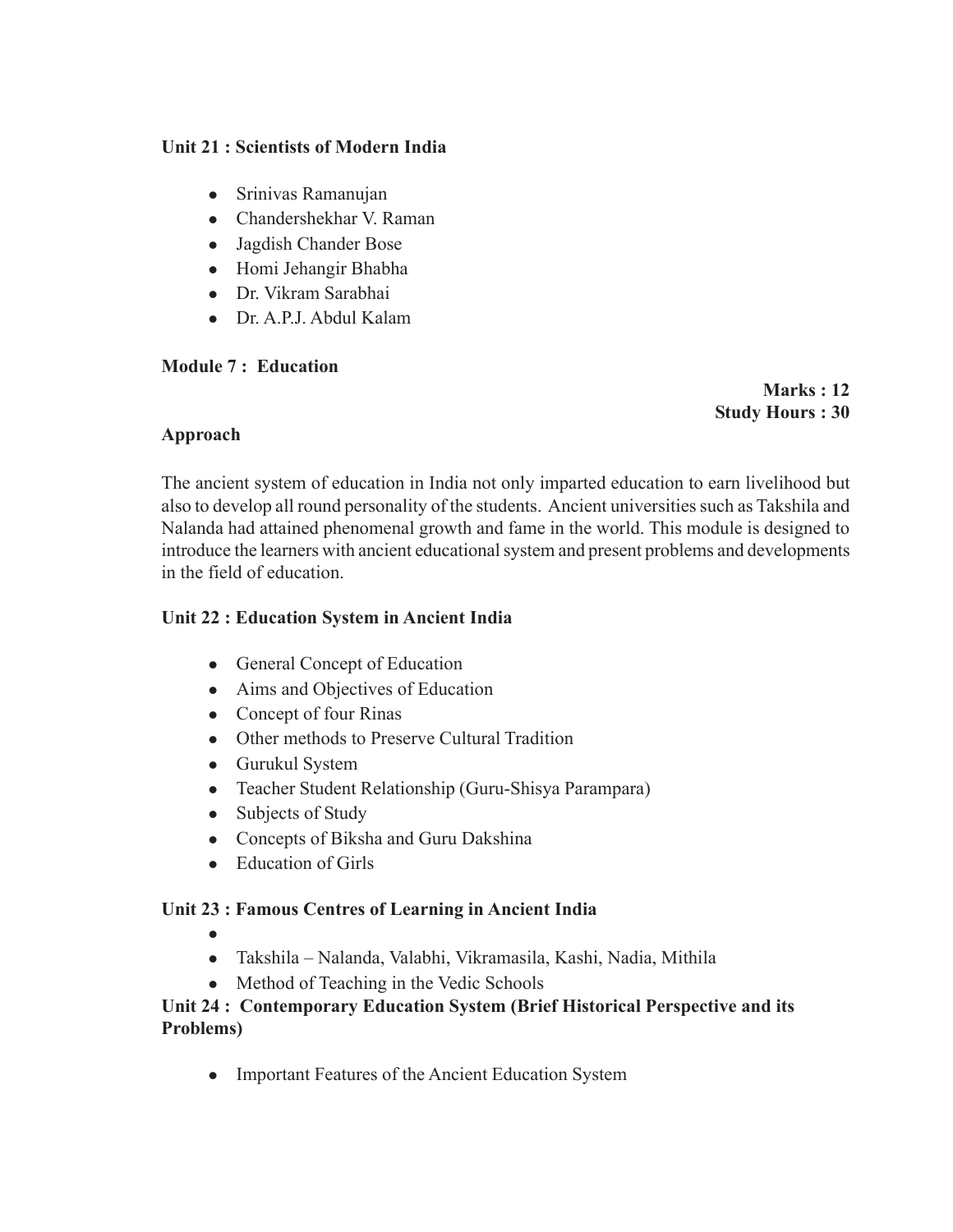- Education System under Buddhism Teaching Methods, Type of Examination System
- Education in Mughal Period Salient features of Muslim Education
- $\bullet$  Education under the British Rule Domination by Christian Missionaries, Objective of English Education, Setting of Education Departments, Higher Education
- Sri Aurobindo's National system of Education
- School Education in the Post Independence India
- Problems of Contemporary Education
- Some Notable Developments in the Field of Education
- Diversified Fields of Education

## **Module 8 : Social Structure**

**Marks : 12 Study Hours : 30**

## **Approach**

A study of culture of any society has to include all aspects of the social life. To know the Indian culture, it is important to know the social structure of contemporary society. This module intends to make the learners aware of social structure of India starting from individual and reaching to the entire world of beings.

#### **Unit 25 : Indian Social Structure 'Varna' and 'Jati' Systems**

- Social Structure of Indian Society
- Varna System Brahmin, Kshatriya, Vaishya, Shudra
- Emergence of Caste (Jati) System

# **Unit 26 : Indian Value System** *'Purusharth'* **and '***Ashram'* **System**

- Concept of 'Purusharth' Dharm, Arth, Kaam, Moksh
- Social Significance of Purusharth
- Concept of Rin (Debts)
- Social Institution of 'Ashram' Brahmacharya, Grihasth, Vanprasth and Sanyas
- Social significance of the Ashram system
- Sanskars

# **Unit 27 : Concept of Family and Place of Woman in the Indian Society**

- Concept of Family Characteristics of Family, Functions of Family
- Family in Indian Perspective Importance of Marriage,
- Family System in India Characteristics of Joint Family
- Status and Role of Women in the Indian Society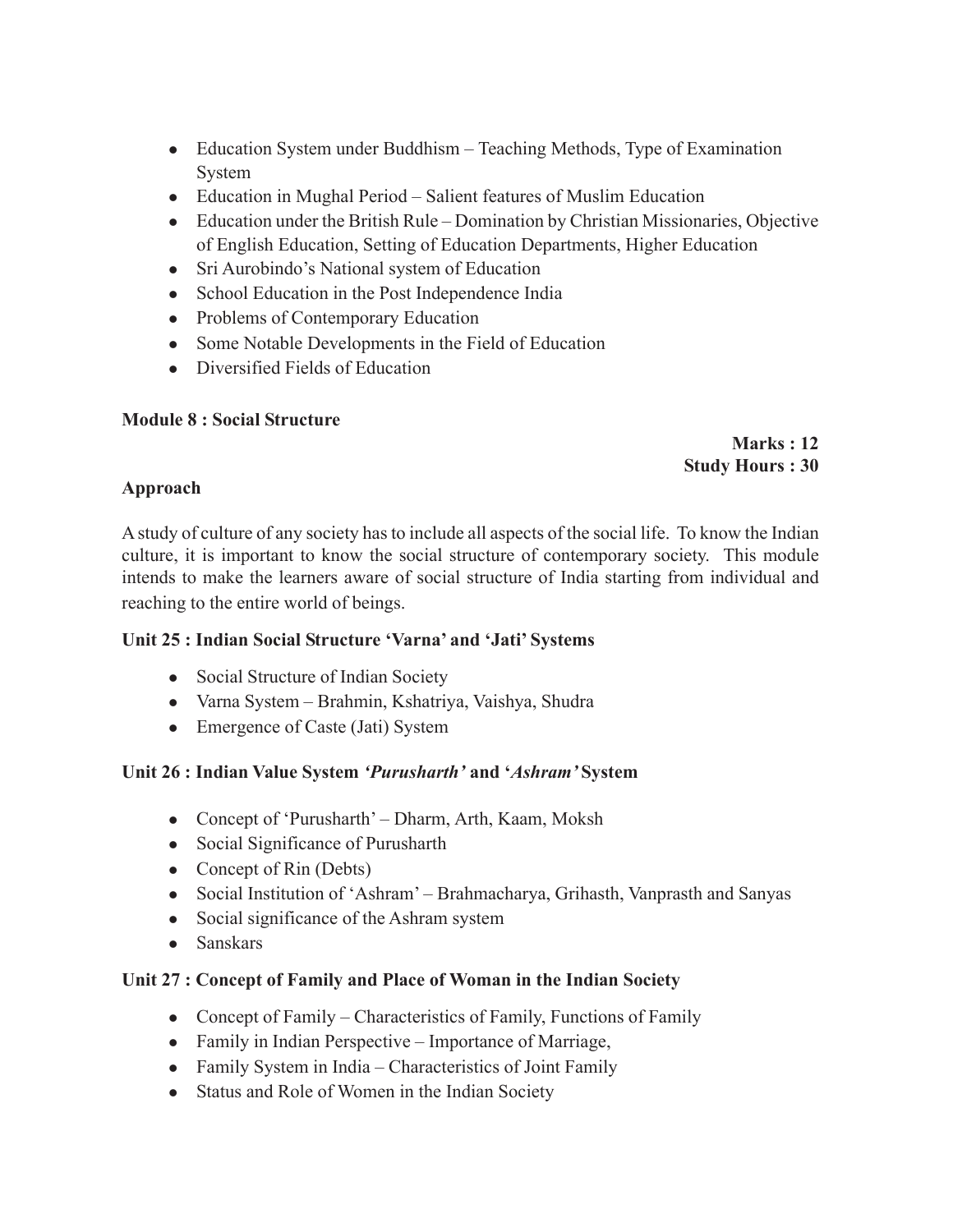## **Unit 28 : Some Contemporary Social Problems**

- Dowry Problem
- Drug Abuse and Drug Dependence
- Child Abuse Problem of the Girl Child and Women
- $\bullet$  Problem of the Aged
- Problem of Poverty and Unemployment
- $\bullet$  Overview

## **Module 9 : Spread of Indian Culture Abroad**

**Marks : 12 Study Hours : 30**

# **Approach**

While others conquered the other countries through wars, Indians made their way in foreign lands through the heart of the people living there. Right from the beginning Indian culture attracted the students and aspirants of other countries who took with them the spirit of Indian culture to their lands. This module will explain to the learners how the Indian culture spread far beyond the geographical boundaries of India through trade, learning, indentured labour or religious ambassadors.

# **Unit 29 : Spread of Indian Culture Abroad : Modes**

- Spread of Indian Culture Through Traders
- Through Teachers, Emissaries and Missionaries
- Through Indentured Labour and Other Modes Indentured Labour, Romas
- Non-Resident Indians

# **Unit 30 : Indian Culture in Central and East Asia**

- Afghanistan
- $\bullet$  Central Asia
- $\bullet$  China
- $\bullet$  Korea
- $\bullet$  Japan
- Nepal
- Mongolia, Siberia and Buryatia
- $\bullet$  Tibet
- $\bullet$  Bhutan

#### **Unit 31 : Indian Culture in South East Asia**